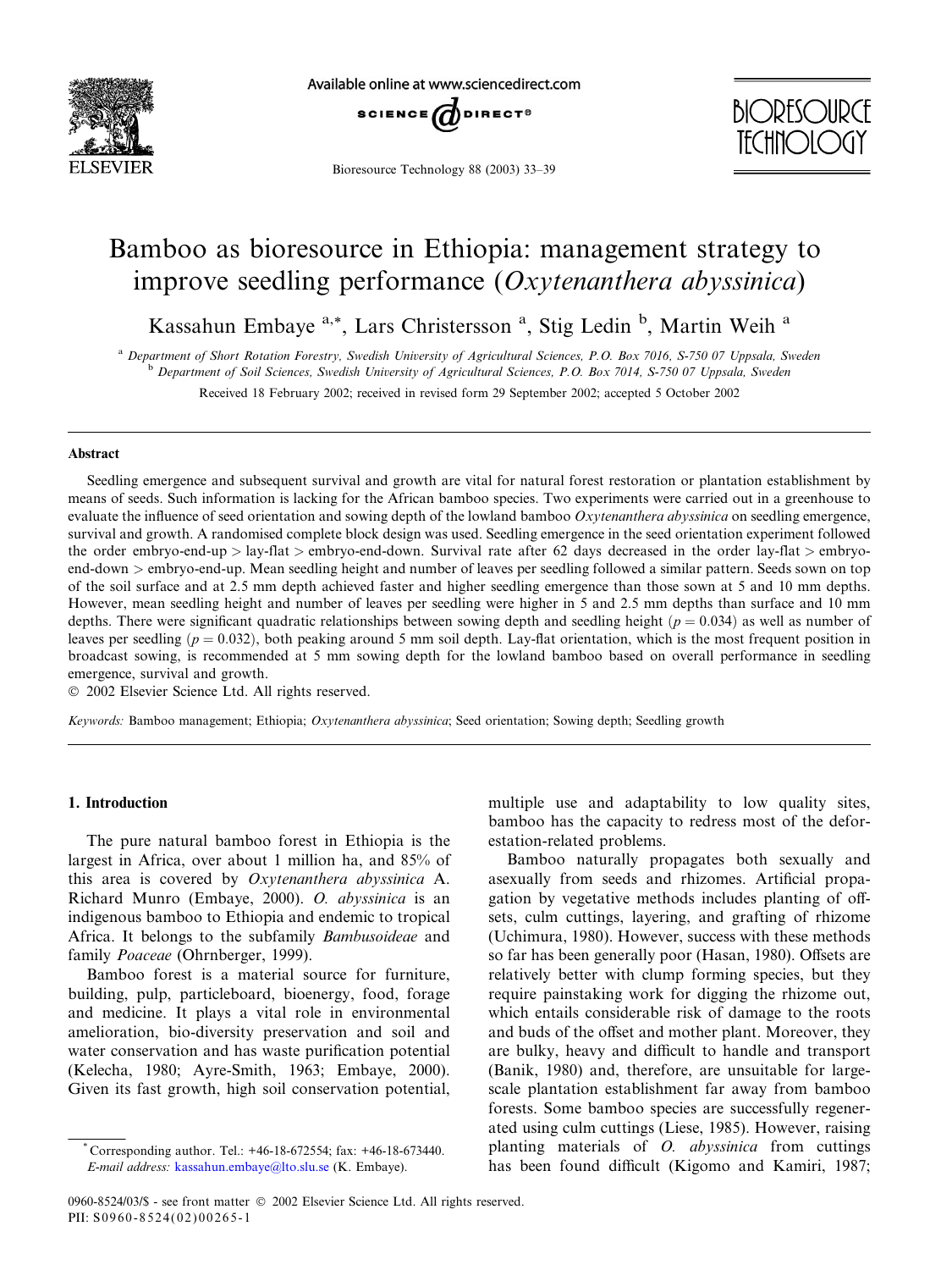Abeels, 1961). On the other hand, although the gregarious flowering cycle of the species is about 20 years (Fanshawe, 1972), it also produces seeds from sporadic out-of-phase flowering in the intervening period (Adlard, 1964). This is not the case with most bamboo species, they flower only once in their life time gregariously and die. New bamboo growth may then emerge again on the site from germinating seeds if the land is left undisturbed and seed predation is not detrimental. For these reasons *O. abyssinica* establishment now does, and will probably also in the future depend on seed rather than vegetative propagules. Knowledge of factors that influence seedling emergence, survival and growth is thus vital for successful establishment and expansion of the species.

Propagation by seed is also the best method both from economic and genetic points of view (Liese, 1985). Seeds are easy and cheap to transport over long distances in quantities large enough for large-scale plantations and seedlings are easier to transport, store and plant than other types of propagation materials. They also possess larger genetic variation than cuttings and offsets, which is essential to withstand environmental changes and outbreaks of pests and diseases. Moreover, bamboos that originate from seed are likely to flower later and thus live longer than those produced by vegetative propagation (Gupta, 1979).

The success of plantation establishment from seed depends largely on the emergence of seedlings after sowing and subsequent survival and growth. Cost of seedling production in a nursery becomes low if most seeds germinate and seedlings grow vigorously. Seed orientation and sowing depth are reported to influence seedling emergence, survival and growth of various species. Thus, Pittman (1965) records enhanced germination and early growth for corn seeds oriented with respect to magnetic lines of force. Differing results are documented on corn yield from seed orientation experiments aimed at directing leaf canopy for more efficient light utilisation (Howe, 1963). Research reports on orientation of seed tip with respect to soil surface are few. Patten and Van-Doren (1970) found substantially higher emergence and seedling growth of corn with embryoend-up than with embryo-end-down orientation. Bowers and Hayden (1972) also report higher percent and faster rate of seedling emergence for bean seeds with embryoend-up than embryo-end-down, and lay-flat position had about mean value. In Ethiopia, as is also the case in other developing countries, forest tree seed sowing is frequently done manually by dropping seeds into a hole made with a stick. In such practices, increased success may be gained by placing seeds in a specific orientation with respect to the soil surface.

Sanchez and King (1994) identify sowing depth as one of the most important factors that affect seedling emergence, survival and subsequent onward growth of acacia species from Ethiopia. Al Ashoo and Al Khaffaf (1997) also found sowing depth to have marked effect on germination of many species. Some species require shallow sowing depth, for example, coconut palm, eucalyptus and cycad seeds should be planted just under or level with the medium surface (Anonymous, 1991; Hendromono, 1995). Other species, like Melocana bacifera, need to be buried 5–10 cm deep for successful seedling emergence (Beniwal et al., 1996). Knowledge of optimum sowing depth is thus important for successful seedling production, survival and vigorous growth.

The following were the objectives of the present set of experiments. To investigate the influence of  $O.$  abyssinica seed orientation and sowing depth on seedling emergence, survival and vigour. To find out the optimum sowing depth and seed orientation type that could be recommended for successful seedling production and growth of the species.

## 2. Methods

# 2.1. Seed material

Seeds were collected from a gregariously flowered and heavily seeded natural bamboo  $(O.$  abyssinica) forest at Metekel, Southwest Ethiopia, 11°14' N and 36°16' E, in January 1999. The mean annual temperature at the seed provenance is 20  $\mathrm{^{\circ}C}$  with little variation between the months of a year. The mean annual precipitation sum is 1811 mm and about 90% of this falls between May and October with a maximum in August (climate data from Metekel observatory 1987–1997). The seeds were kept in Ethiopia in a cold store at  $5^{\circ}$ C until transport to Sweden in May 1999. They were subsequently kept in a cold store until the beginning of the experiments in July 1999.

#### 2.2. Seedling growth conditions

Two experiments were carried out in a greenhouse, where daily mean temperature and relative humidity varied from 11 to 24  $^{\circ}$ C and 28% to 84%, respectively. The experiment continued for two and half months. In both experiments, defect-free seeds of uniform size and plastic pots of 5 l volume filled with a mixture of sand and peat (ratio 3 sand:1 peat) were used in randomised complete block design. Watering and emergence counting were done daily. The amount of watering was guided by a previous exploratory trial (unpublished data), which showed the susceptibility of  $O$ . abyssinica seedlings to desiccation at low soil moisture and to suffocation at high soil moisture conditions. For this reason adequate moisture was maintained in the soil to avoid seed desiccation while keeping it below field capacity to ensure adequate oxygen supply. This was done through continuous visual monitoring and addition of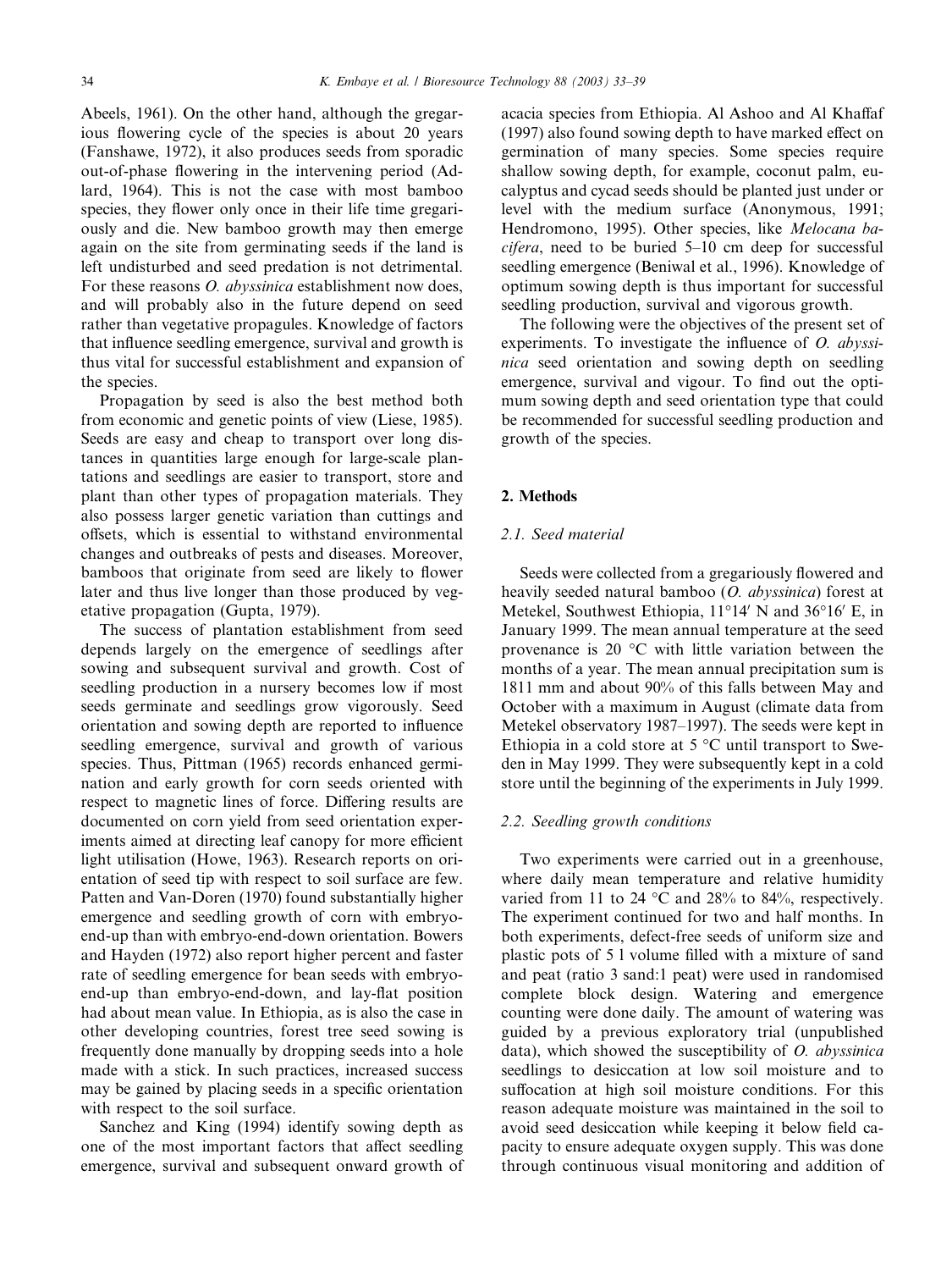moisture when the soil surface tended to dry. Height from soil surface up to the most recently unfolded leaf and number of leaves per seedling counted were recorded weekly. The actual seedling height was calculated by adding the sowing depth to the recorded seedling height from soil surface.

#### 2.2.1. Experiment 1: Seed orientation

O.abyssinica seeds are creamy-brown, hard, sulcate down one side, cylindrical, slightly tapering to the tip bearing persistent stigma (Fanshawe, 1972). The embryo is located at the thick end of the seed. In this experiment, each block consisted of 30 pots in which ten seeds were sown at random, at 2 mm soil depth, in each of the three orientations: embryo-end-up (thick-end-up), embryoend-down (thick-end-down) and lay-flat (horizontal): all replicated four times, i.e., 10 seeds  $\times$  3 orientations  $\times$  4 blocks  $(= 120 \text{ pots}).$ 

#### 2.2.2. Experiment 2: Sowing depth

Each block consisted of 20 pots in which five seeds were sown in a lay-flat orientation at each of the four sowing depths: (1) 0 mm (surface) (2) 2.5 mm (3) 5.0 mm and (4) 10.0 mm: replicated four times, i.e., 5 seeds  $\times$ 4 soil depths  $\times$  4 blocks (= 80 pots).

# 2.3. Data processing

The SPSS statistical software package (Release 10.1, SPSS Inc., Chicago, IL) was used to analyse the sets of data. Block means of the different treatments were applied for all ANOVA calculations.

## 3. Results

#### 3.1. Experiment 1: Seed orientation

More than half of the seeds emerged as seedlings within two weeks in all seed orientation treatments. Cumulative emergence  $(\%)$  was highest in embryo-endup and lowest in embryo-end-down orientations most of the time (Fig. 1). A similar pattern emerged when the seedling emergence was calculated on a daily basis (data not shown).

After 62 days, seedling survival was 80% for lay-flat orientation, 60% for embryo-end-up and 65% for embryo-end-down. Thus, the embryo-end-up orientation that had excelled in emergence speed and cumulative emergence in the first two weeks had the lowest survival rate at age 62 days. Some of the seedlings died while others emerged from seeds that had not germinated in the first two weeks. The overall germination percentage after 62 days was between 75% and 95%.

The mean number of leaves per seedling significantly varied among seed orientations (one-way ANOVA,

Fig. 1. Cumulative seedling emergence (quantity fraction) from bamboo seed that was sown in three different orientations. The curves were fitted according to logistic regression procedures ( $r^2 \ge 0.88$ ,  $p < 0.001$ ).

 $p = 0.011$ ,  $df_{error} = 9$ ). Embryo-end-up produced significantly lower leaf quantities than the embryo-end-down (ANOVA, Tukey test  $p = 0.046$ ) and lay-flat (ANOVA, Tukey test  $p = 0.011$ ) treatments. The lay-flat orientation attained the longest mean seedling length and had also the largest number of leaves per seedling, whereas the embryo-end-up orientation performed worst in both traits (Fig. 2). Mean seedling height increment rate was consistently high in the lay-flat and low in the embryoend-up orientations (Fig. 3). In all cases the height increment rates were still on the increase at age 62 days.

## 3.2. Experiment 2: Sowing depth

Seedling emergence speed and cumulative percentage of seeds sown on the surface and at 2.5 mm depths were consistently higher than of seeds sown at 5 and 10 mm depths (Fig. 4). Similarly, seeds sown on the surface and at 2.5 mm depth attained their maximum mean daily seedling emergence percentage within 11 days, whereas 5 and 10 mm depths took longer, i.e., 14 and 16 days,



Fig. 2. Mean  $(\pm 1 \text{ SE})$  length (cm) and number of leaves of bamboo seedlings at age 62 days for plants grown from seed that was sown in three different orientations.  $n = 16$ , 12 and 13 for lay-flat, embryoend-up and embryo-end-down, respectively.

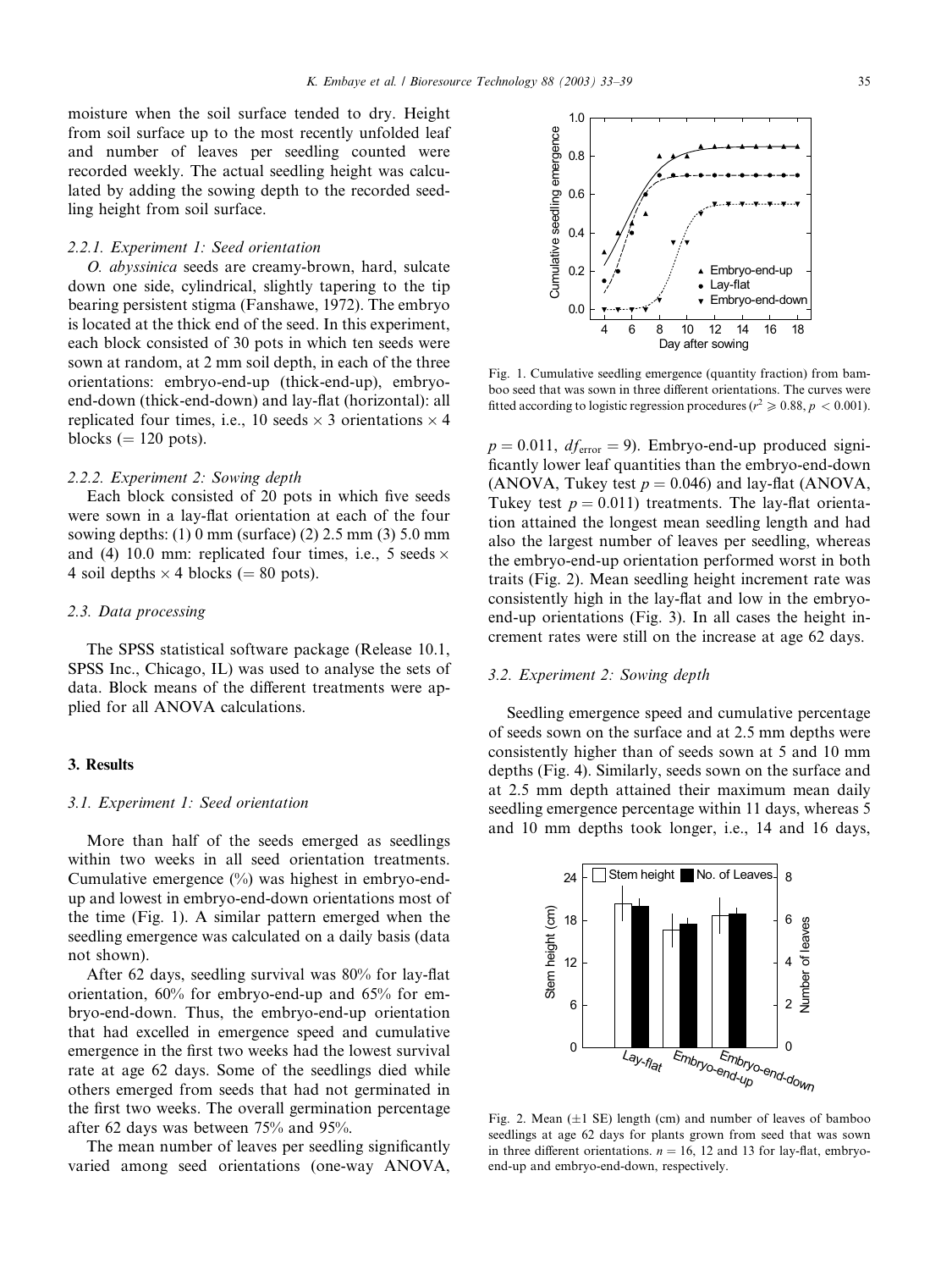

Fig. 3. Mean daily height increment (mm) of bamboo seedlings grown from seed that was sown in three different orientations. The fitted lines indicate significant linear regressions ( $r^2 \ge 0.91$ ,  $p < 0.001$ ,  $n = 7$ ).



Fig. 4. Cumulative seedling emergence (quantity fraction) of bamboo seed that was sown at various depths. The curves were fitted according to logistic regression procedures ( $r^2 \ge 0.84$ ,  $p < 0.001$ ,  $n = 16$ ).

respectively (data not shown). The mean daily seedling emergence of seeds sown on the surface and at 2.5 mm depth were consistently higher than those of seeds sown at 5 and 10 mm depths, throughout the 21 days. At age 63 days, seeds sown at surface and 2.5 mm depth showed considerably higher seedling survival (80–85%) than 5 and 10 mm depths (65–70%).

The height increment per day firstly increased and later levelled off with increasing seedling age in all depth treatments (quadratic regression was the best fit with  $p = 0.000$ , Fig. 5). Height increment rate varied significantly between the surface and 2.5 mm depth (repeated measure ANOVA, Tukey test,  $p = 0.034$ ,  $df_{\text{error}} = 52$ ). The differences in height growth were more pronounced as the seedlings aged over 39 days, i.e., when the seedlings entered the fastest growth rate phase in their developmental stage. Seedling height and number of leaves increased with the sowing depth until an optimum at about 5 mm and decreased thereafter (Fig. 6).



Fig. 5. Mean daily height increment (mm) of bamboo seedlings grown from seed that was sown at various depths. The curves were fitted using quadratic regression procedures ( $r^2 \ge 0.89$ ,  $p \le 0.039$ ,  $n = 6$ ).



Fig. 6. Mean  $(\pm 1 \text{ SE})$  height and number of leaves of bamboo seedlings at age 62 days as related to the sowing depth of seeds. Quadratic regressions  $y = -0.31x^2 + 3.53x + 17.55$ ,  $r^2 = 0.41$ ,  $p = 0.034$ ,  $n = 16$ (seedling height, cm) and  $y = -0.04x^2 + 0.44x + 5.14$ ,  $r^2 = 0.41$ ,  $p =$ 0.032,  $n = 16$  (number of leaves per seedling).

#### 4. Discussion

More than half of the sown seeds emerged as seedlings within two weeks in both experiments (Figs. 1 and 4). This is a fast seedling emergence speed when seen against the fact that the seeds had been stored for more than 3 months and were sown without any pre-treatment, which may indicate the absence of dormancy and the capacity of the seeds to imbibe water and germinate readily. The overall seedling emergence was above 75% in both seed orientation and sowing depth experiments. This is a very high value with respect to the generally short viability and low germination rate of bamboo seeds reported by many researchers (Liese, 1985; Banik, 1985).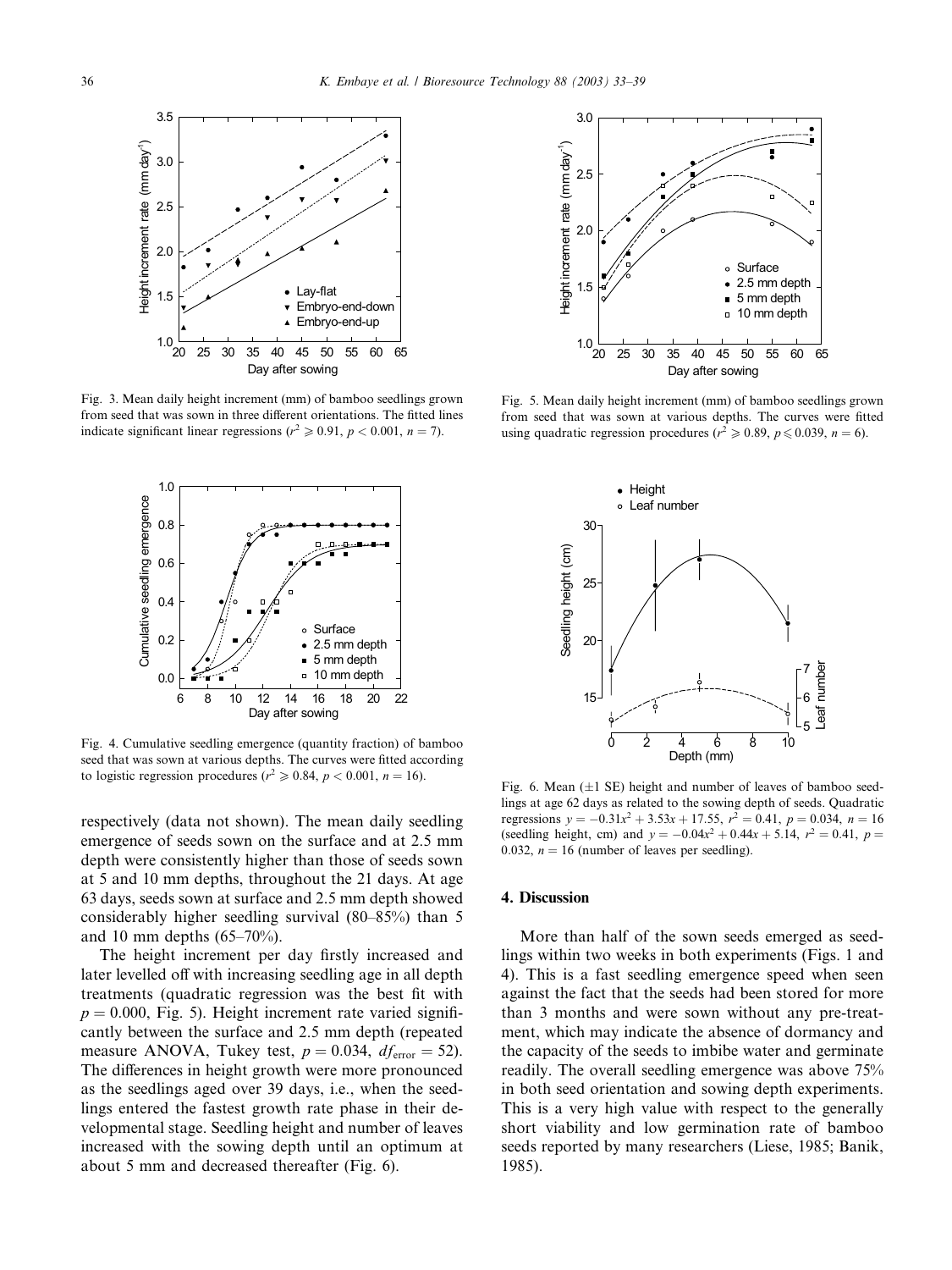Among the three seed orientations tested here, embryo-end-up orientation revealed the fastest emergence speed and showed the highest cumulative seedling emergence; in terms of depth, seeds sown at and near the surface performed best in both traits. The fast and high seedling emergence percent of embryo-end-up orientation is in agreement with the results reported by Prasad and Nautiyal (1995) for Bauhinia retusa Ham. Ex Roxb., Bowers and Hayden (1972) for bean (Phaseolus vulgaris L.), and Masilamani and Dharmalingam (1998) for teak (Tectona grandis). The better seedling emergence speed and cumulative seedling emergence at and near the surface is in conformity with the general trend of increasing seedling emergence with decreasing sowing depth reported by many researchers (Iji et al., 1993; Yorinori et al., 1996; Arya and Singh, 1996; Hendromono, 1995). High resistance presented by the overlying soil layer against the emergence force and insufficient supply of oxygen at deep depths due to soil saturation could be the reasons for the relatively slow emergence speed and low cumulative emergence percent of the embryo-end-down orientation and 10 mm sowing depth. Some seedlings are strong enough to penetrate hard and even very hard layers, but juvenile bamboo seedlings are inherently weak at the nodes owing to exceedingly small undifferentiated cells that make up the node (Liese and Weiner, 1996). Light was probably not the causal factor as the seeds germinated equally well in light and dark conditions (unpublished data). As a rule of thumb, seeds should not be sown deeper than 1 to 2 times their diameter (Anonymous, 2000). The mean diameter of the O.abyssinica seeds used here was about 2 mm. The embryo-end-up and lay-flat orientations and the 2.5 mm sowing depth are within twice this range and, thus, the rule of thumb is in line with our results. Fanshawe (1972) also recommends light soil cover, frequent watering and shading for  $O$ . *abyssinica* seeds to obtain high seedling emergence, survival and vigour.

Substantial differences were found in seedling survival rate, mean seedling length and number of leaves per seedling among seed orientations and sowing depths (Figs. 1 and 2). Although embryo-end-up orientation showed the fastest emergence speed and highest emergence percent among the differing seed orientations in the first two weeks, it was the least in seedling survival rate, height growth and number of leaves per seedling at age 62 days. This may be explained by the emergence of the coleoptile above the soil surface while the radicle was less developed to support the plant to withstand the variable conditions above the soil surface. Water potential, temperature, oxygen and other factors vary more on the soil surface than inside the soil layer (Allen and Meyer, 1998). The greenhouse was not shaded. Rapid water loss from the soil surface due to high temperature had possibly caused dehydration-induced damage on the juvenile seedling, although this was not visually apparent. Jonson (1994) suggests that evaporation caused by high surface temperature may intensify seedling water deficit, drought-induced mortality and loss of growth vigour, so, even very temporary droughts could be catastrophic (Kozlowski et al., 1991). Subsequent re-hydration upon watering may have helped repair and restitution of normal function and structure, although this may have resulted in low vigour. Rapid loss of moisture from the soil surface might also have favoured fast root growth of seedlings from shallow sown seeds at the expense of shoot growth (Cheung et al., 1985). Moreover, juvenile seedlings are entirely dependent on food supply from the seed in their early phase of development. The growing embryo of some grass seeds is known to produce growth substances such as gibberelin, which move through the scutelum to induce enzyme synthesis by the aleurone layer of the seed to breakdown the starch in the endosperm into sugar (Hill, 1980). The movement of enzymes, growth substances and food could have been influenced differently by the various seed orientations.

The mean seedling height was above 17 cm at age 63 days in all seed orientation types and sowing depths. Growth would be expected to continue up to about 110 days age (Ueda, 1960). This is probably a faster growth than the 25 cm mean seedling height reported for the same species by Kigomo and Kamiri (1987) in an open nursery in Kenya after 1 year. This is an adequate size for planting out in the field. Thus,  $O.$  abyssinica seeds should be sown about 3 months before the onset of the rain season for planting in the same year to obviate costs of keeping seedlings in the nursery.

Lay-flat and embryo-end-down orientations had significantly higher number of leaves per seedling than embryo-end-up. Likewise, 5 mm depth had significantly higher number of leaves per seedling than surface. This information is vital due to its far-reaching consequences in subsequent shoot recruitment and growth. The growth differences observed among seed orientation types and sowing depths would be expected to increase substantially in the subsequent progenies, as the vigour of new bamboo shoots depends entirely on the food stored in the rhizome by their mother plants (Uchimura, 1980). Thus, height and number of leaves of current shoots depend on the conditions experienced in the preceding growth season. Bamboo plants growing on the same area are physiologically integrated through the rhizome system, and resources and growth substances are exchanged among interconnected ramets (Marshall, 1990). Recruitment and growth of new shoots in bamboo is carbohydrate-dependent and photosynthetic capacity of mother plants is crucial for the wellbeing and unrestrained growth of their new shoots elongating from their rhizome buds (Li et al., 2000). Thus, bamboo seedling vigour is a determinant of subsequent shoot growth. In bamboo, the whole shoot growth occurs in a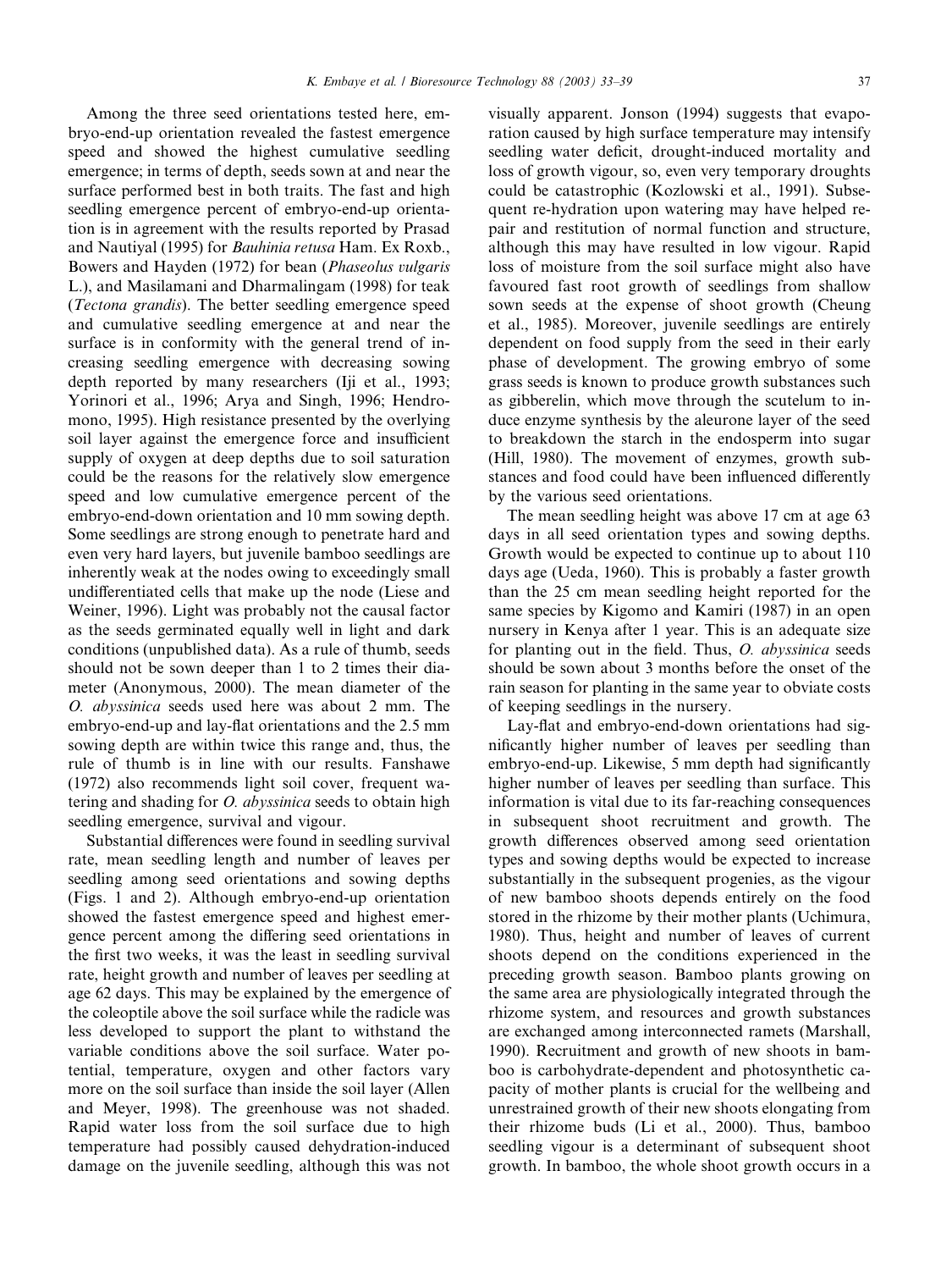single flush and is pre-determined early in the ontogeny (embryonic state) and cannot be improved by favourable conditions experienced later (Li et al., 2000). Therefore, factors that influence seedling emergence and growth have to be optimised from the outset before the onset of shoot growth to ensure unlimited potential growth. Our research showed that seed orientation and sowing depth are among these factors.

Mean daily seedling height increment of surface and 10 mm depths had ceased after 55 days while the other depths and orientation types were still on the increase. This was possibly due to the susceptibility of bamboo seeds to intermittent desiccation on the soil surface and to inadequate oxygen supply due to saturation when buried deep. Mean seedling height increment differences were more conspicuous after 55 days in sowing depths (Fig. 5) i.e., when they entered the fast growth phase in their development stage. Bamboo growth is slow at the beginning, but gradually gains speed up until it attains maximum size for its age and site and slows down thereafter (Ueda, 1960). Sympodial bamboos of the clump forming ones reach their maximum potential diameter and height in a maximum of 110–120 days (Ueda, 1960). Ideally, bamboo seedling performance comparisons should, therefore, include the whole range of development up to height growth culmination for full appreciation of the differences. In addition, in this study interaction effects between seed orientation and sowing depth cannot be ruled out. However, the separate nature of the pieces of experiments did not allow the interaction to be assessed. This should be considered in future experiments.

## 5. Conclusion

The fact that the seeds germinated without any pretreatment after long storage time (7 months) indicates that *O. abyssinica* has orthodox seeds, which can be stored for months at low temperature and moisture content without losing germination power and growth vigour. Seed orientation and sowing depth do affect seedling emergence, survival and growth. O. abyssinica seeds should be sown at shallow depth (about 5 mm) in lay-flat orientation, which is the most common position in broadcast sown seeds and thus practical and economical as less effort is required to orient the seeds in that position.  $O.$  abyssinica seeds are susceptible to desiccation and suffocation (data of a pilot study preceding the experiments, not shown). Watering frequency and intensity should always be adjusted to keep the soil moist at all times and below field capacity to ensure adequate oxygen supply. Bamboo seedling vigour could have far-reaching consequences in subsequent shoot recruitment and growth, since new bamboo shoots are nourished by older culms through the physiologically

integrated root–rhizome system (Li et al., 2000). Research should be started to elucidate this by empirical evidence.

## Acknowledgements

We thank Drs. Demel Teketay and Girma Balcha for providing us space in the Ethiopian Tree Seed Center cold store for keeping the seeds until transport to Sweden. We also acknowledge the valuable comments of Prof. Staffan Karlsson on the draft article. The project was fully funded by the Swedish International Development Agency (SIDA), as part of the Swedish support to the forestry education in Ethiopia.

#### References

- Abeels, P., 1961. The propagation of bamboos. Bull. Agri. Congo 52, 591–598.
- Adlard, P.G., 1964. Regeneration of common bamboo (Oxytenanthera abyssinica (A. Rich) Munro). Forest Report Silviculture Res. Station Dedza 5, 13–19.
- Al Ashoo, J.A., Al Khaffaf, R.S., 1997. Effect of sowing depth and covering medium on the germination and germination energy of Cedrus libani Loud seeds. Dirasat Agric. Sci. 24, 112–118.
- Allen, P.S., Meyer, S.E., 1998. Ecological aspects of seed dormancy loss. Seed Sci. Res. 8, 183–191.
- Anonymous, 1991. Propagation of landscape plants. Available from <[http://edis.ifas.ufl.edu/BODY\\_MG108>](http://edis.ifas.ufl.edu/BODY_MG108).
- Anonymous, 2000. Natural regeneration and direct seeding. Available from [<http:/www.netc.net.au/felix/felix5.html](http://http:/www.netc.net.au/felix/felix5.html)>.
- Arya, H.R., Singh, K.P., 1996. Germination of elm (Ulmus laevigata Royle) as affected by depth of sowing. Indian Forester 122, 432– 433.
- Ayre-Smith, R.A., 1963. The use of bamboo as cattle feed. E. Afr. Agrc. For. J. 29, 50–51.
- Banik, R.L., 1980. Propagation of bamboos by clonal methods and by seed. In: Lesslard, G., Chouinard, A. (Eds.), Bamboo Research in Asia. IDRC, Ottawa Canada, pp. 139–150.
- Banik, R.L., 1985. Techniques of bamboo propagation with special reference to pre-rooted and pre-rhizomed branch cuttings and tissue culture. Available from <[http://www.inbar.int/publication/](http://www.inbar.int/publication/txt/INBAR_PR_03.htm) [txt/INBAR\\_PR\\_03.htm>](http://www.inbar.int/publication/txt/INBAR_PR_03.htm).
- Beniwal, B.S., Dhawan, V.K., Joshi, S.R., 1996. Standardisation of nursery techniques of Meloccana bacifera (syn. M. bambusoides). Van Vigyan 34 (3), 81–83.
- Bowers, S.A., Hayden, C.W., 1972. Influence of seed orientation on bean seedling emergence. Agronomy J. 64, 736.
- Cheung, Y.Y., Cooper, S.G., Hansken, J.J., Cheung, Y.C., 1985. Research on raising of Phyllostachys pubescens seedlings. In: Rao, A.N., Dhanarajan, G., Sastry, C.B. (Eds.), Research on Bamboos. IDRC, Ottawa, Canada, pp. 76–92.
- Embaye, K., 2000. The indigenous bamboo forests of Ethiopia: an overview. Ambio 29, 518–521.
- Fanshawe, D.B., 1972. Bamboo Oxytenanthera abyssinica--its ecology, silviculture and utilisation. Kirka 8 (2), 157–166.
- Gupta, R.K., 1979. Bamboo plantations on denuded soils. Indian Farming 29 (2), 3–5.
- Hasan, S.M., 1980. Lessons from past studies on propagation of bamboos. In: Lessard, G., Chouinard, A. (Eds.), Bamboo Research in Asia. IDRC, Ottawa, Canada, pp. 99–122.